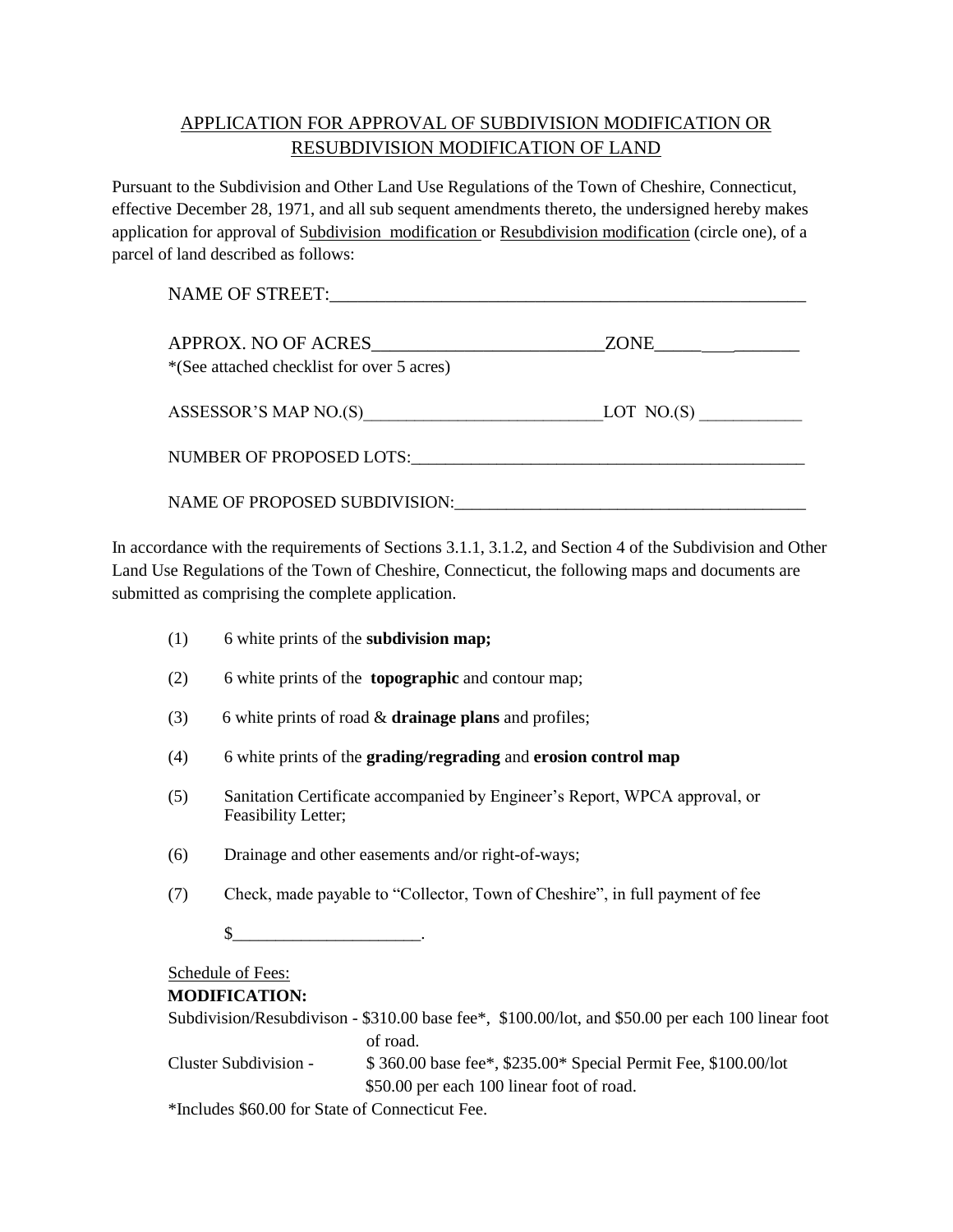NOTE: In order to expedite the review of this application and to avoid unnecessary delay, it is important that the applicant and the land surveyor (and/or professional engineer) who shall prepare the maps and other plans shall carefully review the Subdivision and Other Land Use Regulations, especially Sections III and IV, to be certain that the plans comply with all requirements contained therein.

Submission to the Planning Office must be not less than seven (7) days prior to the next meeting of the Planning and Zoning Commission.

| Applicant's Name                     |                                                                                  |
|--------------------------------------|----------------------------------------------------------------------------------|
|                                      | (Print or Type)                                                                  |
|                                      |                                                                                  |
|                                      | Applicant's Signature                                                            |
|                                      |                                                                                  |
|                                      | Owner's Name                                                                     |
|                                      | (Print or Type)                                                                  |
|                                      |                                                                                  |
|                                      | Owner's Signature                                                                |
|                                      | Agent, if other than applicant, to be contacted with regard to this application. |
|                                      | Name                                                                             |
|                                      |                                                                                  |
|                                      |                                                                                  |
|                                      | IN THE CASE OF RESUBDIVISION OF LAND, PLEASE SUBMIT ALONG WITH THE               |
|                                      | APPLICATION A LIST OF ALL ABUTTING PROPERTY OWNERS AND THEIR ADDRESSES           |
| (including those across any street). |                                                                                  |

Disclaimer: Additional information may be required, please contact the Planning office for complete application packets.

Rev. 11/89, 09/92, 5/01, 7/01, 10/2, 11/03, 7/04, 5/09, 5/10, 3/19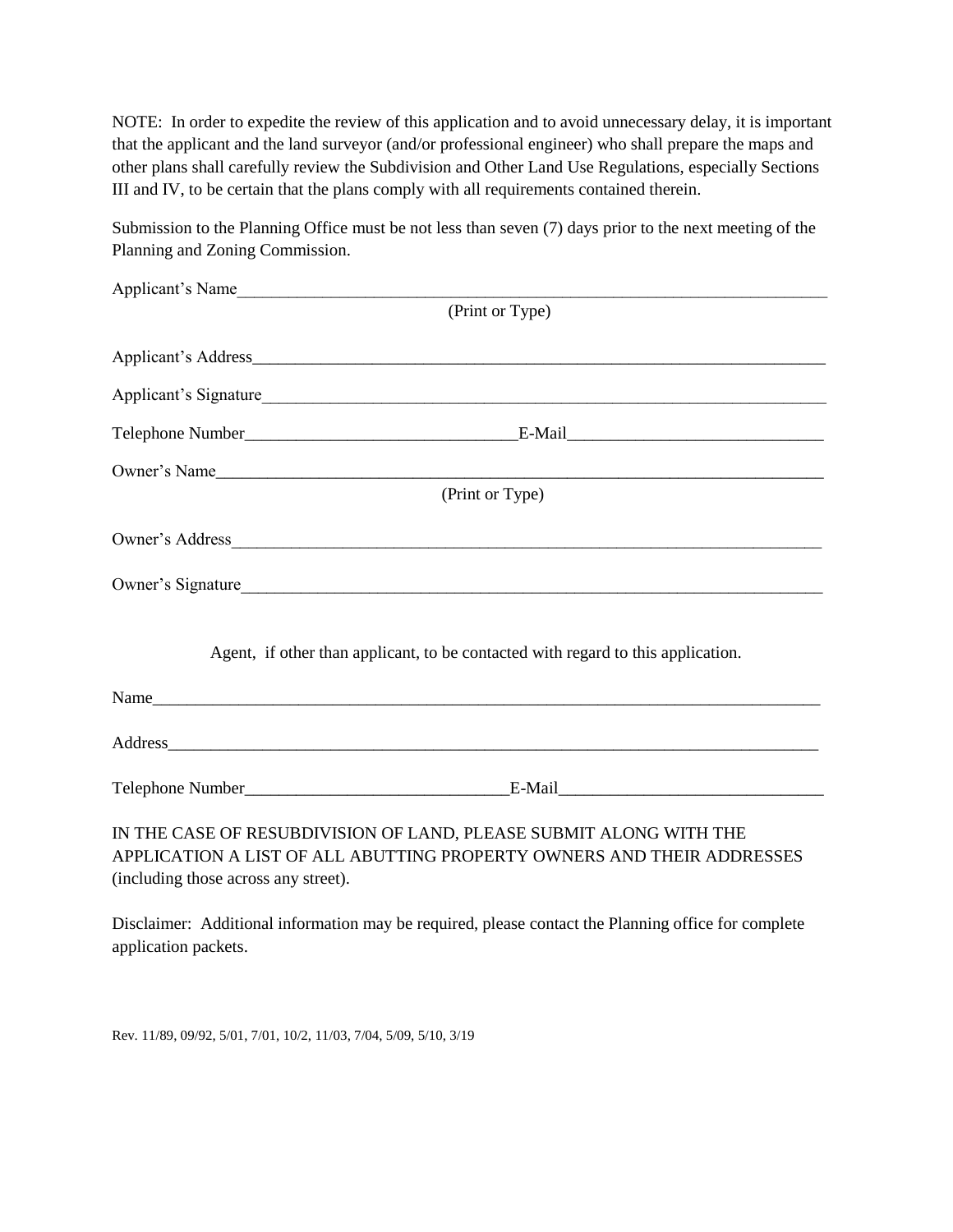#### **THE FOLLOWING IS A CHECK LIST TO ENSURE THAT ALL NECESSARY INFORMATION HAS BEEN FILED WITH THE PLANNING OFFICE: PLEASE CHECK ONE**

|    |                                                                                                                                                                                                               | <u>YES</u> |               | <u>NO</u> |
|----|---------------------------------------------------------------------------------------------------------------------------------------------------------------------------------------------------------------|------------|---------------|-----------|
| 1. | Is the property or properties located in the<br><b>Aquifer Protection Zone?</b>                                                                                                                               | $($ )      |               |           |
|    | If "yes", is the proposed use a regulated activity?                                                                                                                                                           |            | $\big)$       |           |
|    | (Use involving hazardous materials)<br>(if "yes", contact the Planning Office)                                                                                                                                |            |               |           |
|    | 2. Is the property located in the public water supply<br>watershed area?                                                                                                                                      | $\left($   | $\lambda$     |           |
|    | If "yes", has a watershed notification been sent<br>to the RWA?                                                                                                                                               | $\left($   | $\lambda$     | $\lambda$ |
|    | 3. Are there any wetlands or watercourses on the<br>property or properties?                                                                                                                                   | €          |               | $\lambda$ |
|    | If "Yes", has an Inland Wetlands/Watercourses<br>permit been filed? – Must be submitted to Inland<br>Wetland & Watercourse Commission prior to filing<br>with the Planning and Zoning Commission.             | $\left($   | $\lambda$     | $\lambda$ |
|    | If "No", include a statement on the Site Plan.                                                                                                                                                                |            |               |           |
|    | 4. Are variances required?                                                                                                                                                                                    | $\left($   | $\lambda$     |           |
|    | 5. Is the property located within a public water supply<br>watershed area?(Map located in the Planning Office)<br>(If yes, notification is required to the CT Dept. of Public Health per<br>Public Act 06-53) | €          | $\rightarrow$ | $\lambda$ |

#### **\*Advisory Notice to Applicants:**

Applicants are hereby advised that The State of Connecticut Department of Energy and Environmental Protection (DEEP) requires that areas of proposed disturbance of 5 acres or more must apply to the CT DEEP for "General Permit for the Discharge of Stormwater and Dewatering Wastewaters from Construction Activities". Prior to initiating any development activities it is the Permittee's responsibility to ascertain if they are subject to the general permit requirements. For further information, please contact DEEP: https://www.ct.gov/deep/lib/deep/permits\_and\_licenses/water\_discharge\_general\_permits/storm [construct\\_gp.pdf](https://www.ct.gov/deep/lib/deep/permits_and_licenses/water_discharge_general_permits/storm_construct_gp.pdf)